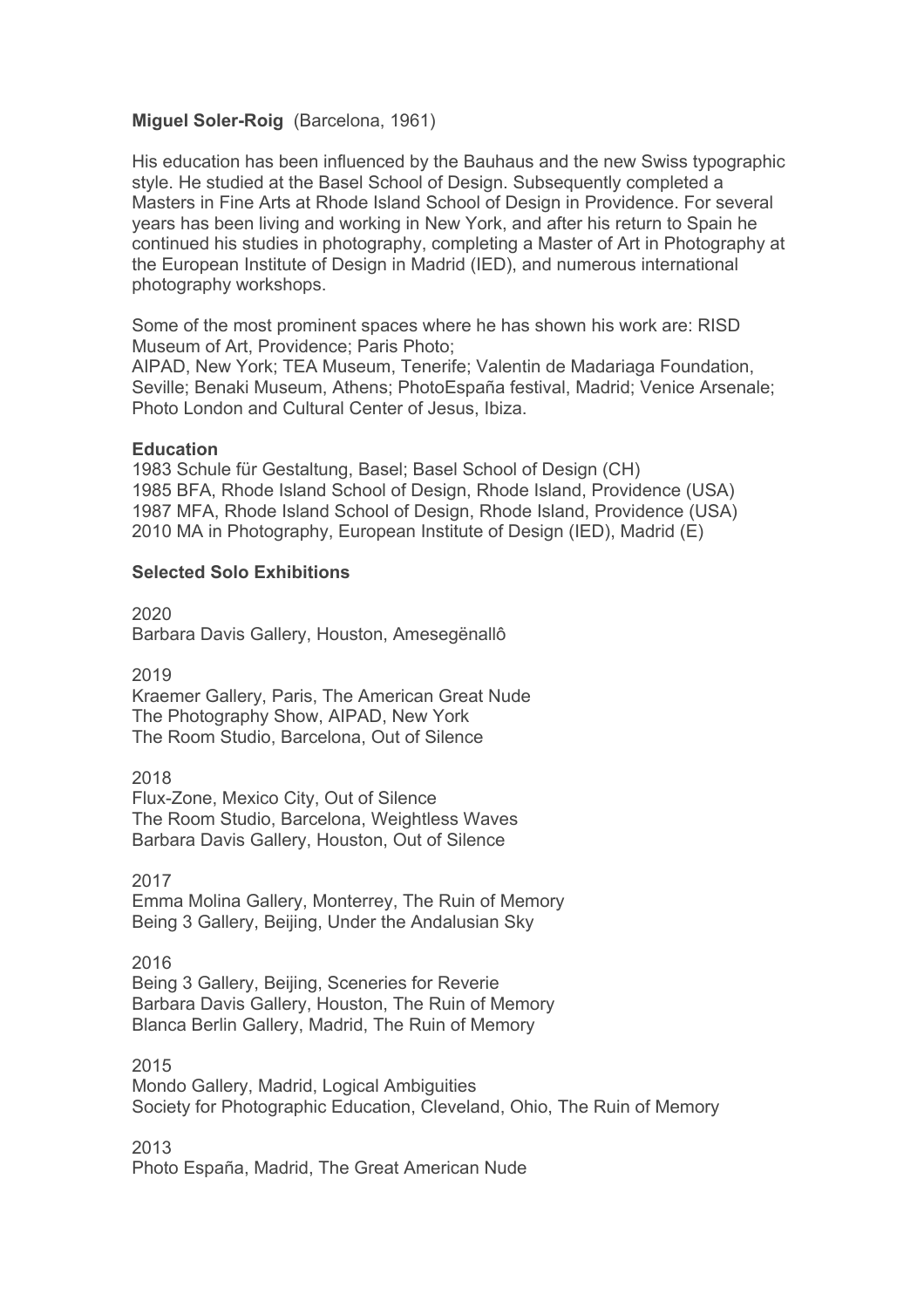2011 Galeria Alejandro Sales, Barcelona, Frontiers without Limits

2010 Missoni, Madrid, Vogue Fashion Night Out

# **Selected Group Exhibitions**

2019 Venezia Photo. San Servolo Cultural Center Jesus, Ibiza, Deserts Waters

2018

Benaki Museum, Athens Photo Festival, Out of Silence Cultural Center Jesus, Ibiza, Animals

2017

Fotonoviembre, Photography Biennial. TEA Museum, Tenerife Antonio Perez Foundation, Cuenca Nacional Museum of Photography, Huete Cultural Center Jesus, Ibiza, Ibicenco II

2016

Paris Photo 2016. J.P. Morgan Chase Collection Valentin de Madariaga Foundation, Seville, Under the Andalusian Sky Photo London, Blanca Berlin Gallery Being3 Gallery, Hudson, NY Fotofest, Houston Cultural Center Jesus, Ibiza, Ibicenco

2015

Lianzhou Foto Festival, China, The Ruin of Memory Photo London, Blanca Berlin Gallery Zona Maco Foto, Mexico City Luis Carulla Foundation, Tarragona, Under the Andalusian Sky Mondo Gallery, Ibiza, Under the Andalusian Sky Segovia Foto Festival, The Great American Nude Arts Libris, Barcelona

# 2014

Lianzhou Foto Festival, China, Logical Ambiguities Fotofever, Paris, Blanca Berlin Gallery Matadero, Madrid, The Great American Nude Fotofest, Houston

2013 PINTA, New York, Blanca Berlin Gallery Arte Laguna, Venice Arsenale, Longings ABSOLUT Prize, Photo España, Madrid, The Great American Nude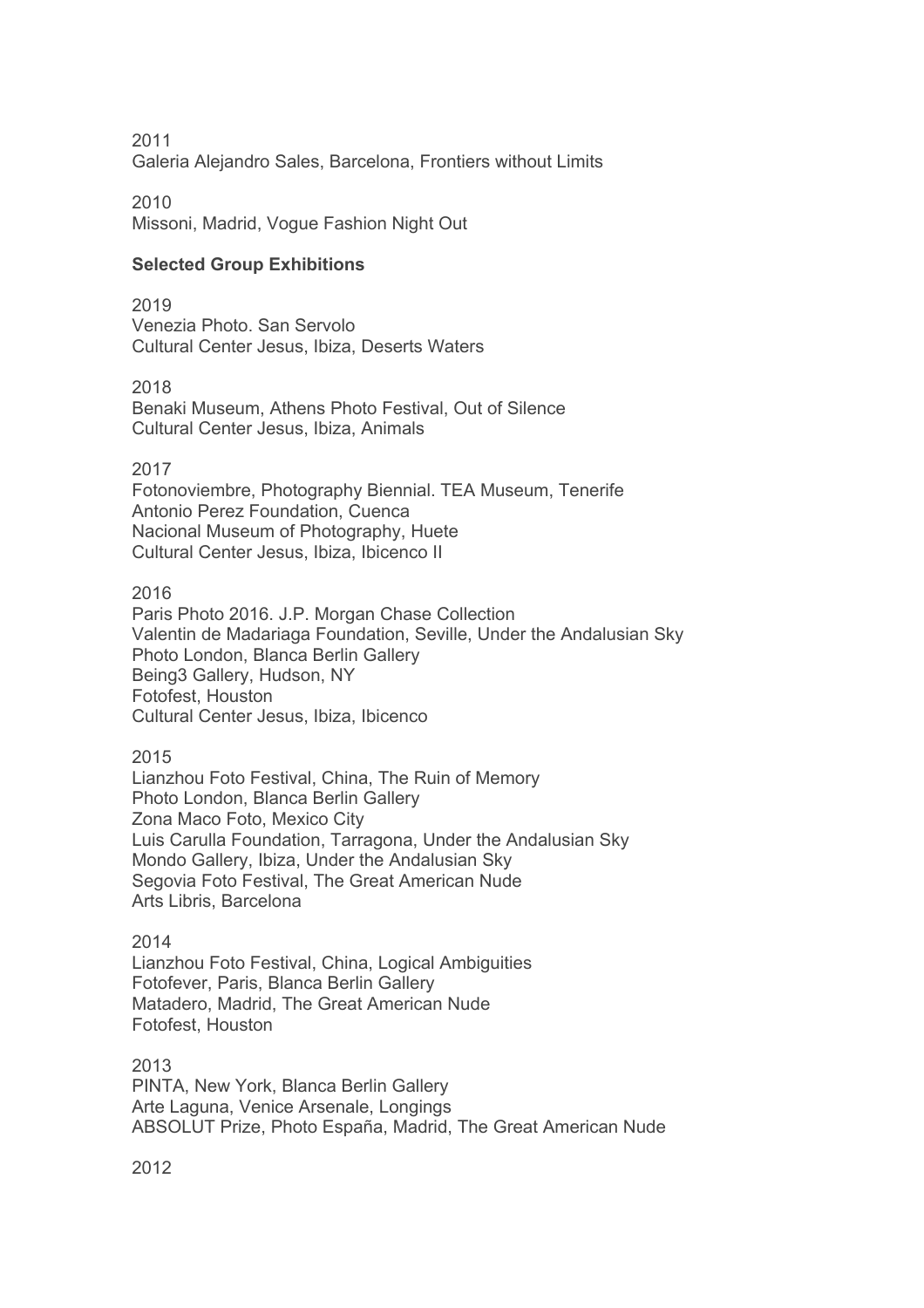Blanca Berlin Gallery, Madrid, Look, Feel, Collect, with Joaquim Paiva and Tony **Catany** IED Group Show, Madrid, Stop Suffering JustMad Art Fair, Madrid, Frontiers without Limits Casa Encendida, Madrid, "Mutant Books", Stop Suffering

2011 Copenhagen Photo Festival

2010 Madrid Photo, Blanca Berlin Gallery Lisbon Art Fair, Blanca Berlin Gallery

2009 PhotoEspaña Festival, Madrid

1988 American Institute of Graphic Arts, New York

1987 RISD Museum of Art, Providence

1985 Schule für Gestaltung, Basel

#### **Museums**

Benaki Museum, Athens Royal Artistic Circle, Barcelona Luis Carulla Foundation - Vida Rural Museum, Tarragona Casa degli Italiani, Barcelona Valentin de Madariaga Foundation, Seville Cultural Center Jesus, Ibiza TEA Museum, Tenerife Nacional Museum of Photography, Huete Antonio Perez Foundation, Cuenca RISD Museum of Art, Providence

## **Galleries**

Being 3 Gallery, Beijing Barbara Davis Gallery, Houston Kraemer Gallery Galeria Emma Molina, Monterrey Flux-Zone, México City Blanca Berlin, Madrid Mondo Galeria, Ibiza

### **Awards**

2017 Finalist Passporte Prize for Surreal Photography 2014 Finalist NexoFoto Iberoamerican Photo Prize 2014, Madrid 2013 Honorable mention Photo España ABSOLUT Prize 2013, Madrid 2013 Finalist Arte Laguna Art Prize 12.13, MoCA Italy, Venice (IT) 1987 Award of Excellence "Design for the Public Good 1987," AIGA, New York